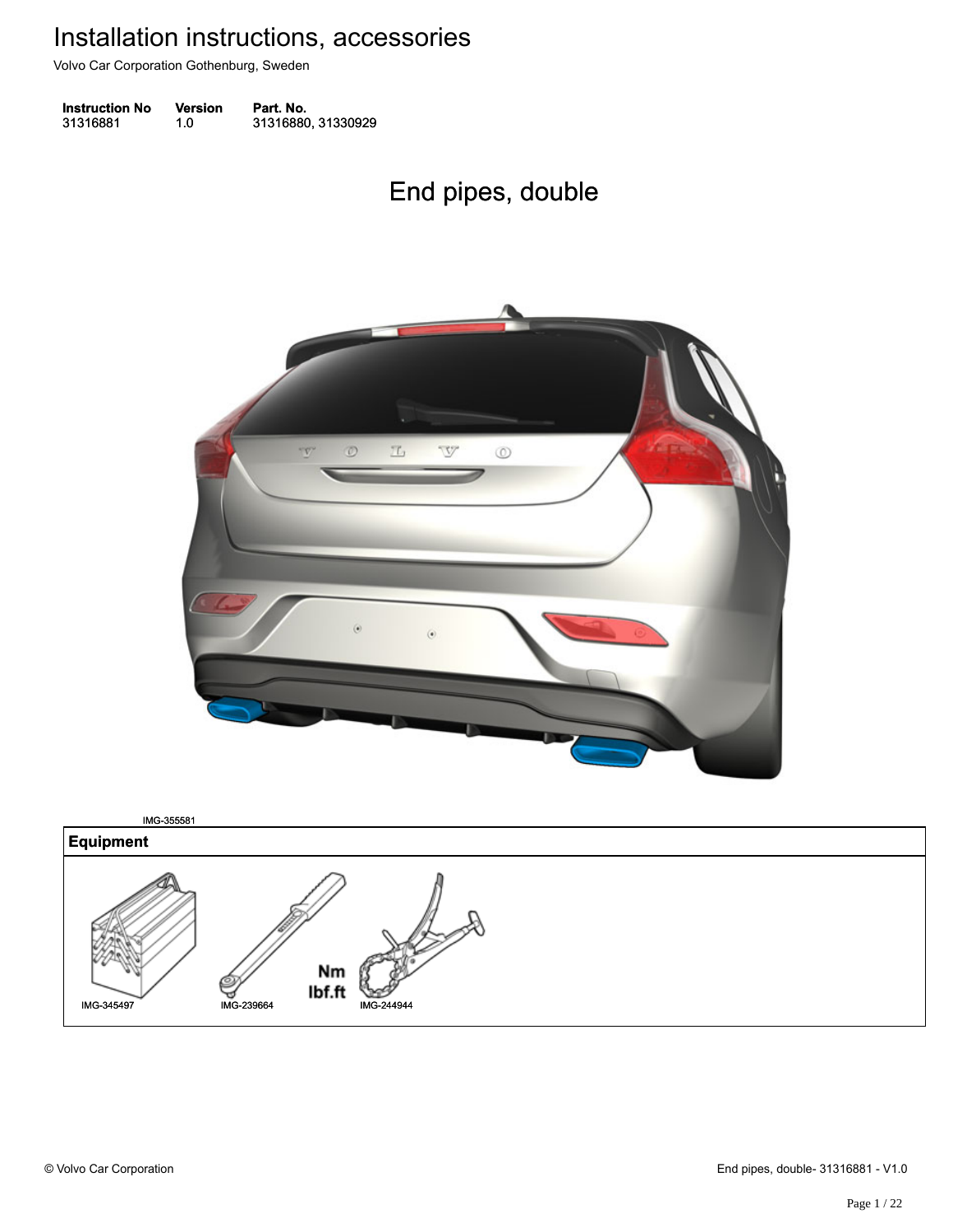Volvo Car Corporation Gothenburg, Sweden

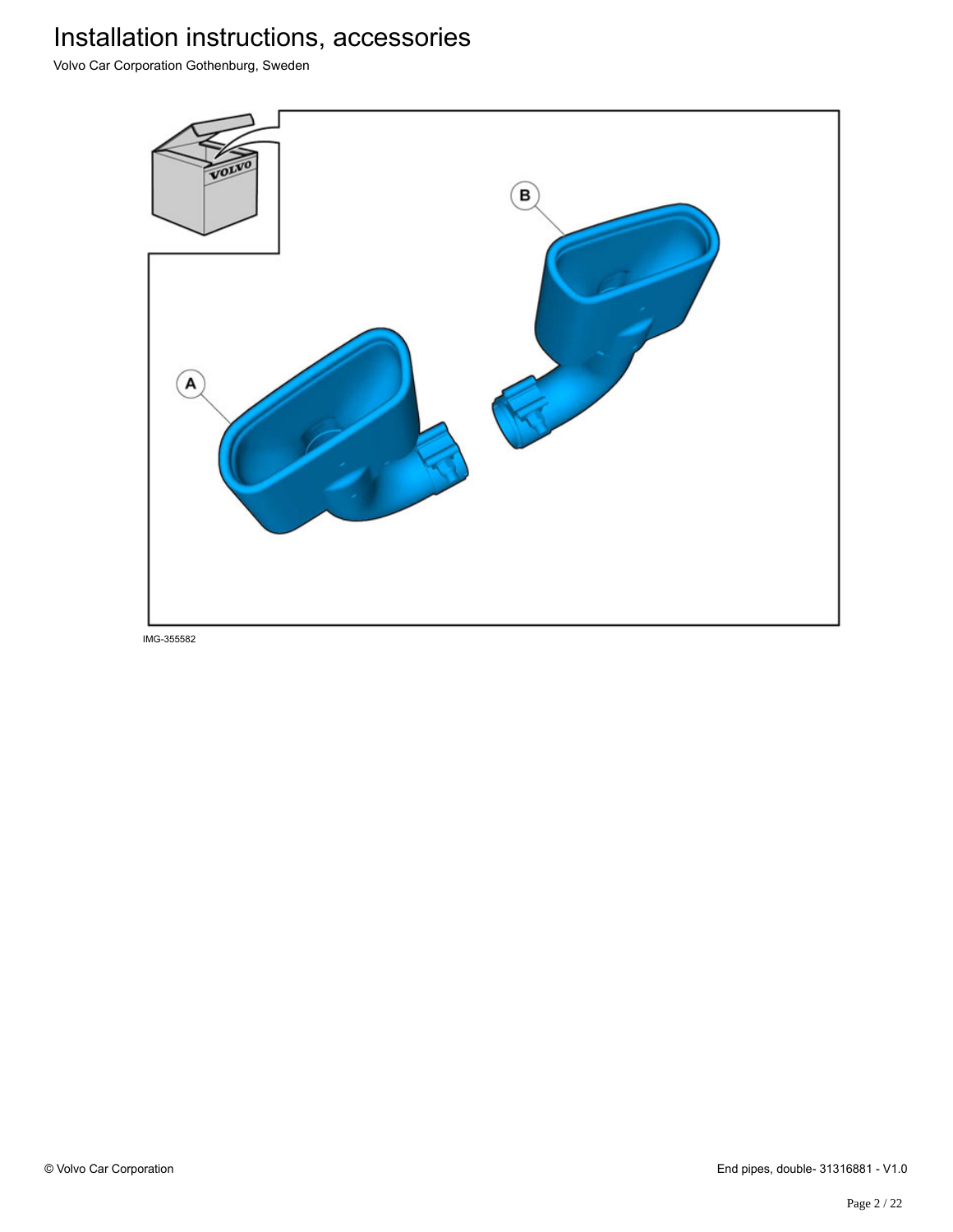Volvo Car Corporation Gothenburg, Sweden

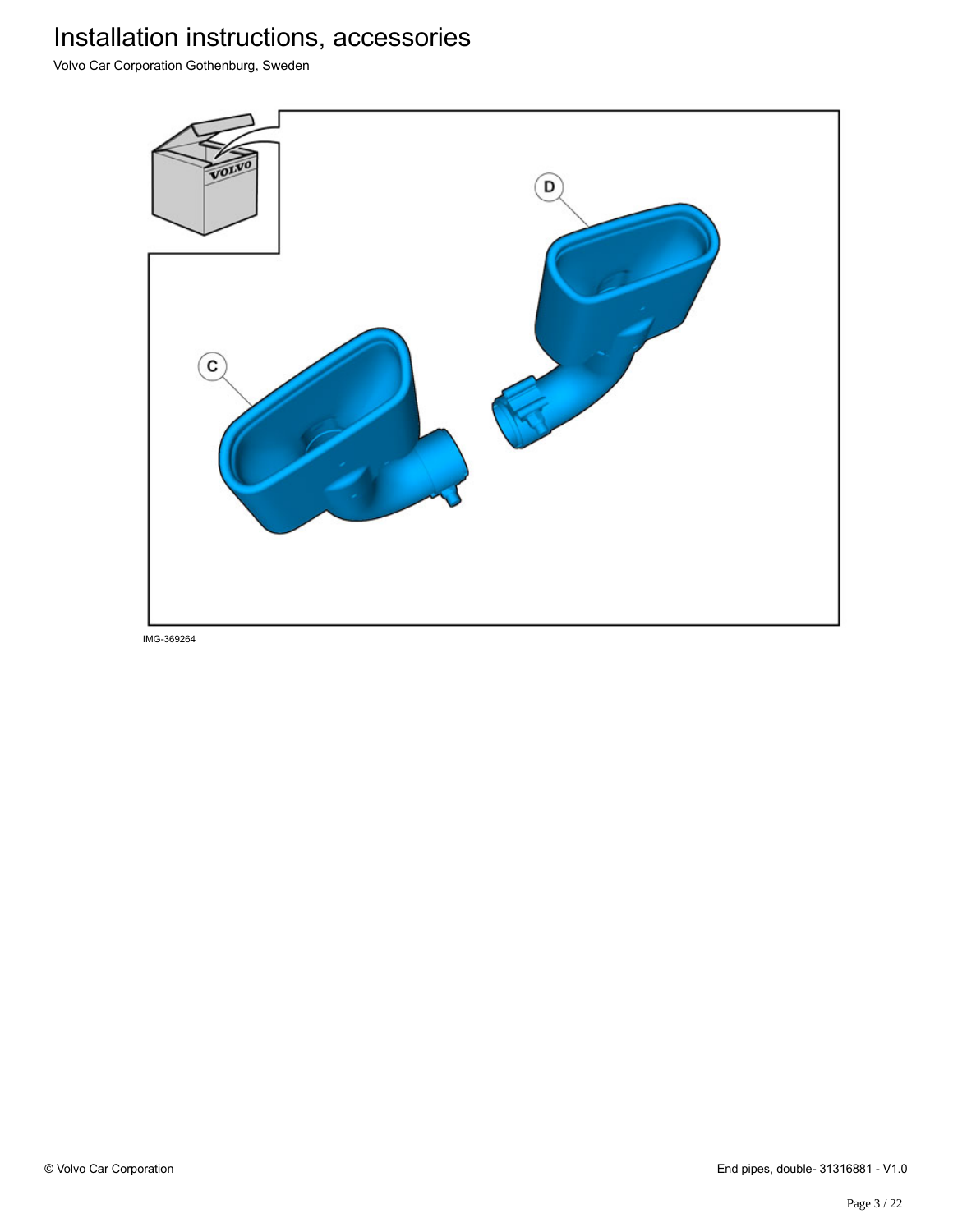Volvo Car Corporation Gothenburg, Sweden

|                                     | <b>Information</b>                                                                                                                                                 |
|-------------------------------------|--------------------------------------------------------------------------------------------------------------------------------------------------------------------|
| 1                                   | Read through all of the instructions before starting installation.                                                                                                 |
|                                     | Notifications and warning texts are for your safety and to<br>minimise the risk of something breaking during installation.                                         |
|                                     | Ensure that all tools stated in the instructions are available<br>before starting installation.                                                                    |
|                                     | Certain steps in the instructions are only presented in the form of<br>images. Explanatory text is also given for more complicated<br>steps.                       |
|                                     | In the event of any problems with the instructions or the<br>accessory, contact your local Volvo dealer.                                                           |
|                                     | <b>Conditions</b>                                                                                                                                                  |
| 2                                   | Note!<br>The Diffuser (accessory) must be installed on the vehicle.                                                                                                |
|                                     |                                                                                                                                                                    |
|                                     | <b>Color symbols</b>                                                                                                                                               |
| 3<br>5<br>$\mathbf{3}$              | Note!<br>This colour chart displays (in colour print and electronic<br>version) the importance of the different colours used in the<br>images of the method steps. |
|                                     | 1. Used for focused component, the component with<br>which you will do something.                                                                                  |
| $\mathbf{2}$<br>$\overline{4}$<br>6 | 2. Used as extra colors when you need to show or<br>differentiate additional parts.                                                                                |
|                                     | 3. Used for attachments that are to be removed/installed.<br>May be screws, clips, connectors, etc.                                                                |
|                                     | 4. Used when the component is not fully removed from<br>the vehicle but only hung to the side.                                                                     |
|                                     | 5. Used for standard tools and special tools.                                                                                                                      |
| IMG-363036                          | 6. Used as background color for vehicle components.                                                                                                                |
|                                     | Removal                                                                                                                                                            |

**Vehicles with 5-cyl engines**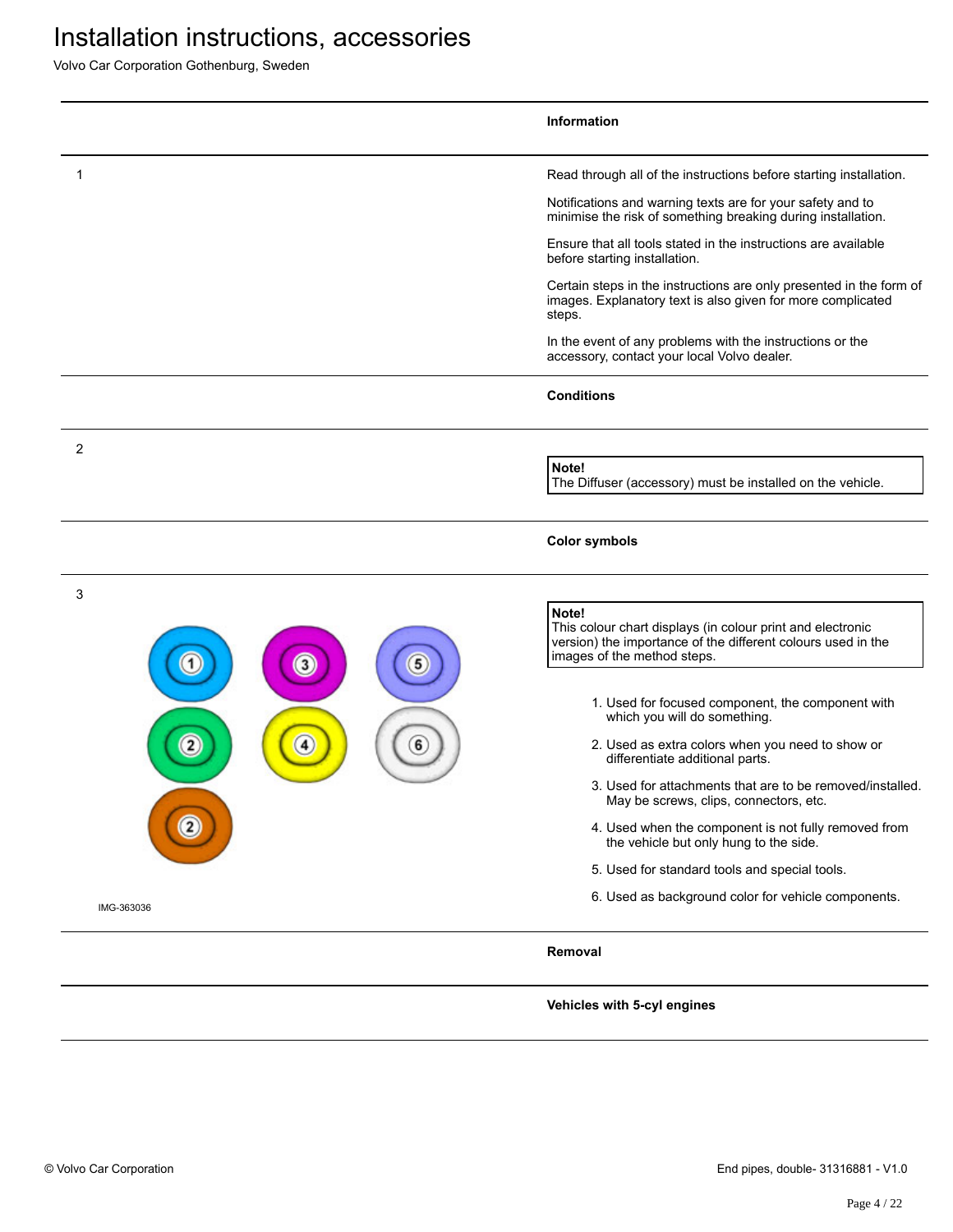Volvo Car Corporation Gothenburg, Sweden





IMG-355627

**Vehicles with 4-cyl engines**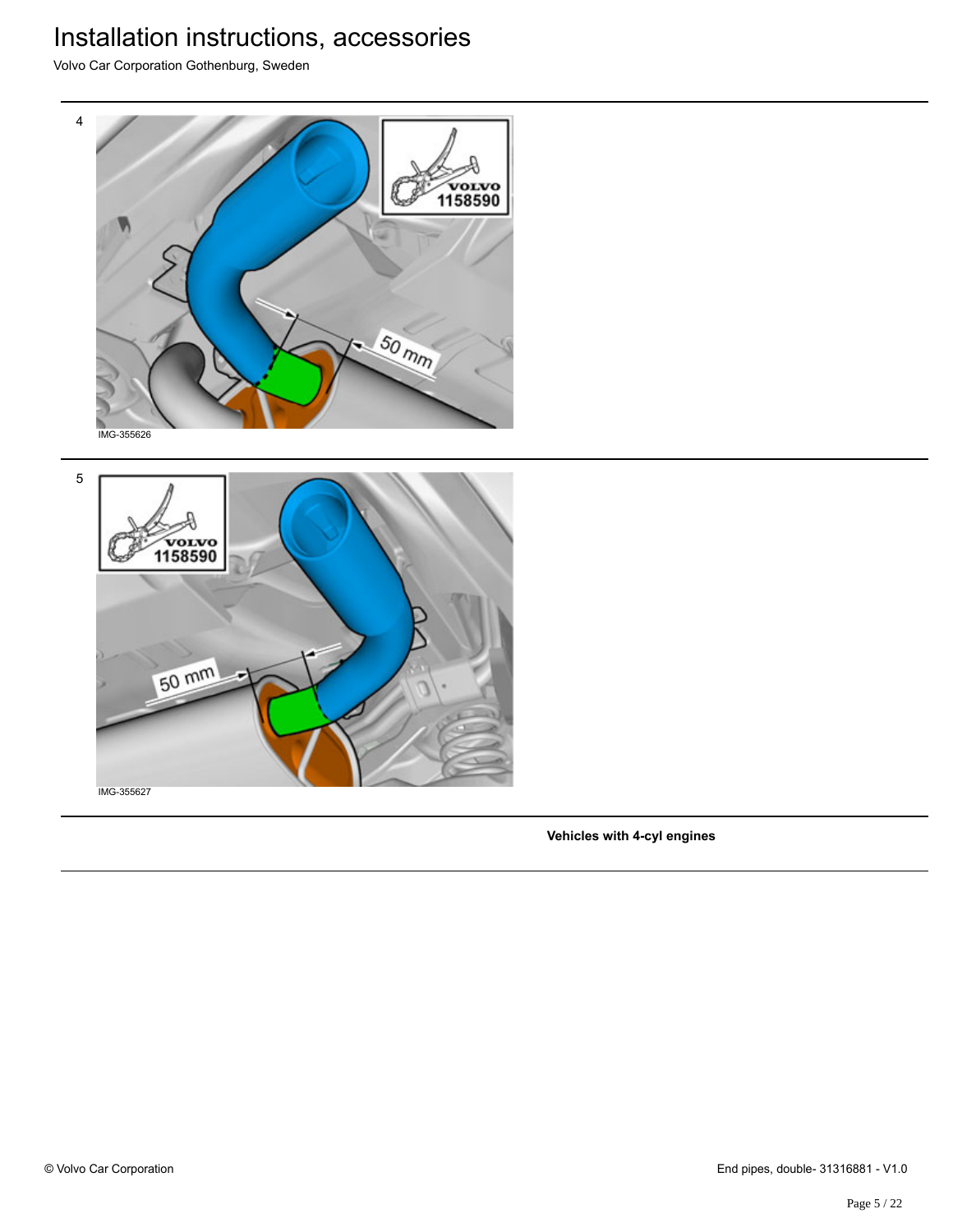Volvo Car Corporation Gothenburg, Sweden



7 vorvo<br>1158590 40 mm

IMG-355628

**Accessory installation**

**Vehicles with diesel engines**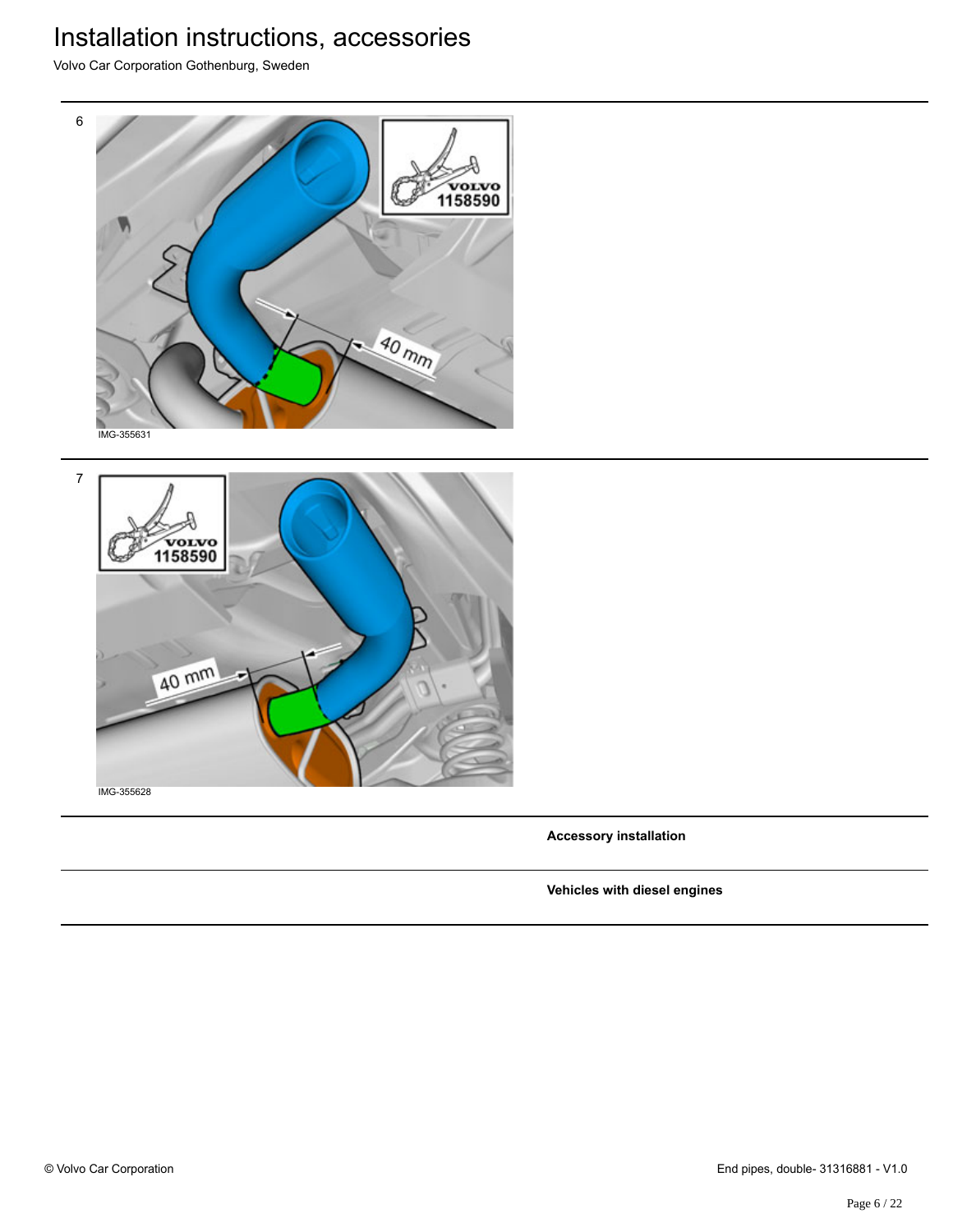Volvo Car Corporation Gothenburg, Sweden



**Caution!**

Make sure not to damage painted surfaces.

Install component that comes with the accessory kit.

IMG-355633

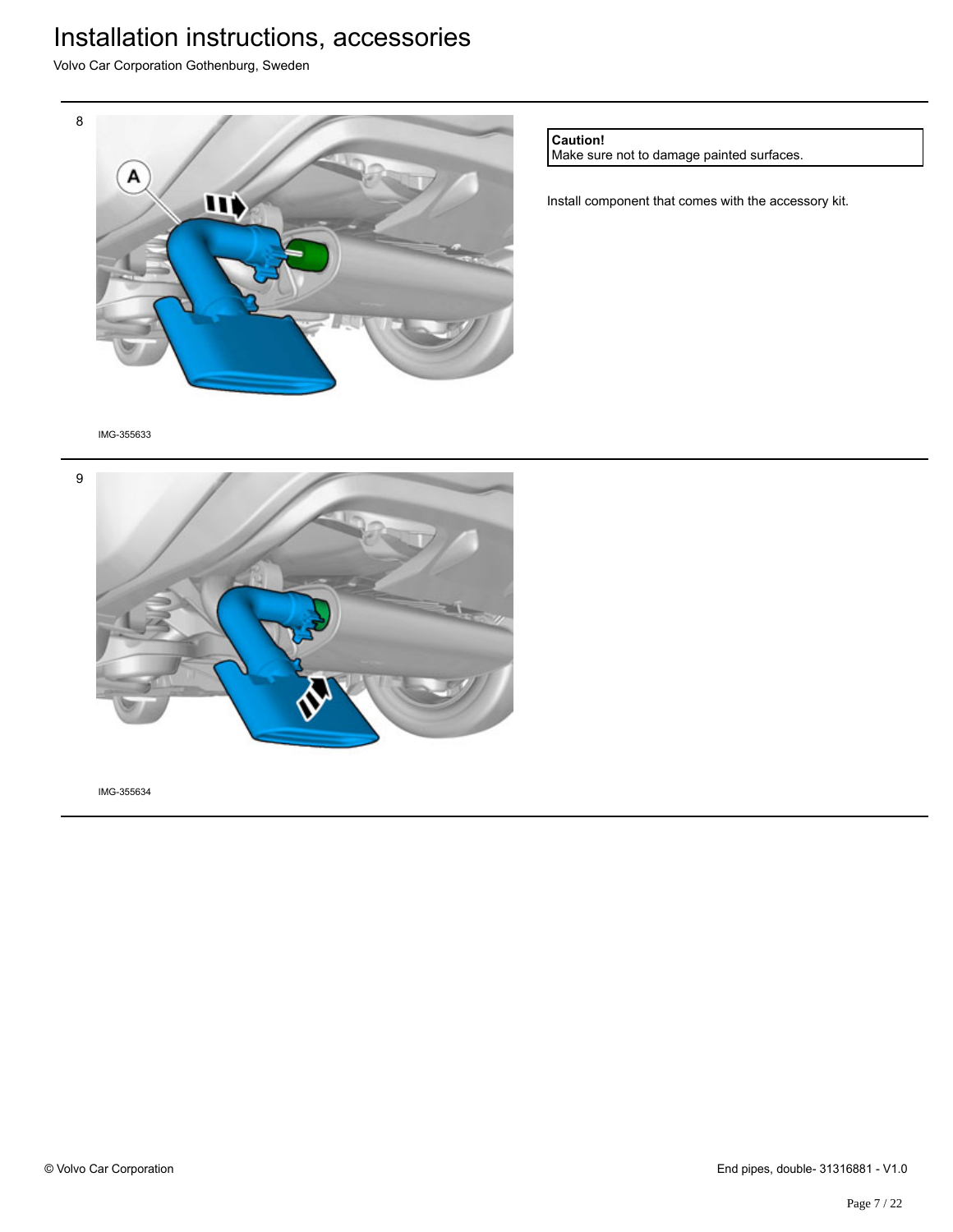Volvo Car Corporation Gothenburg, Sweden



**Note!**

Loosen the screws.

Do not fully tighten the nut yet.

11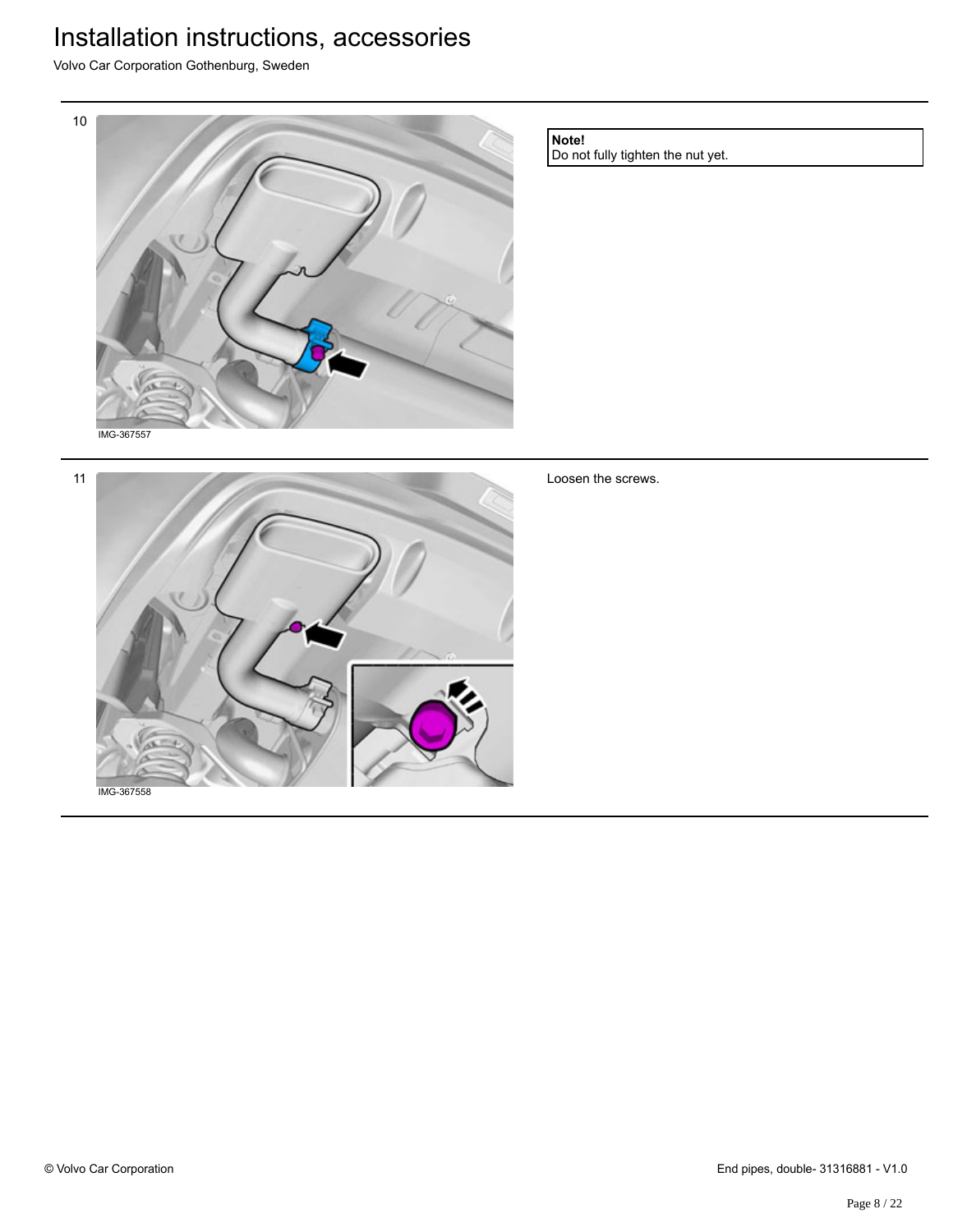Volvo Car Corporation Gothenburg, Sweden



#### IMG-357621

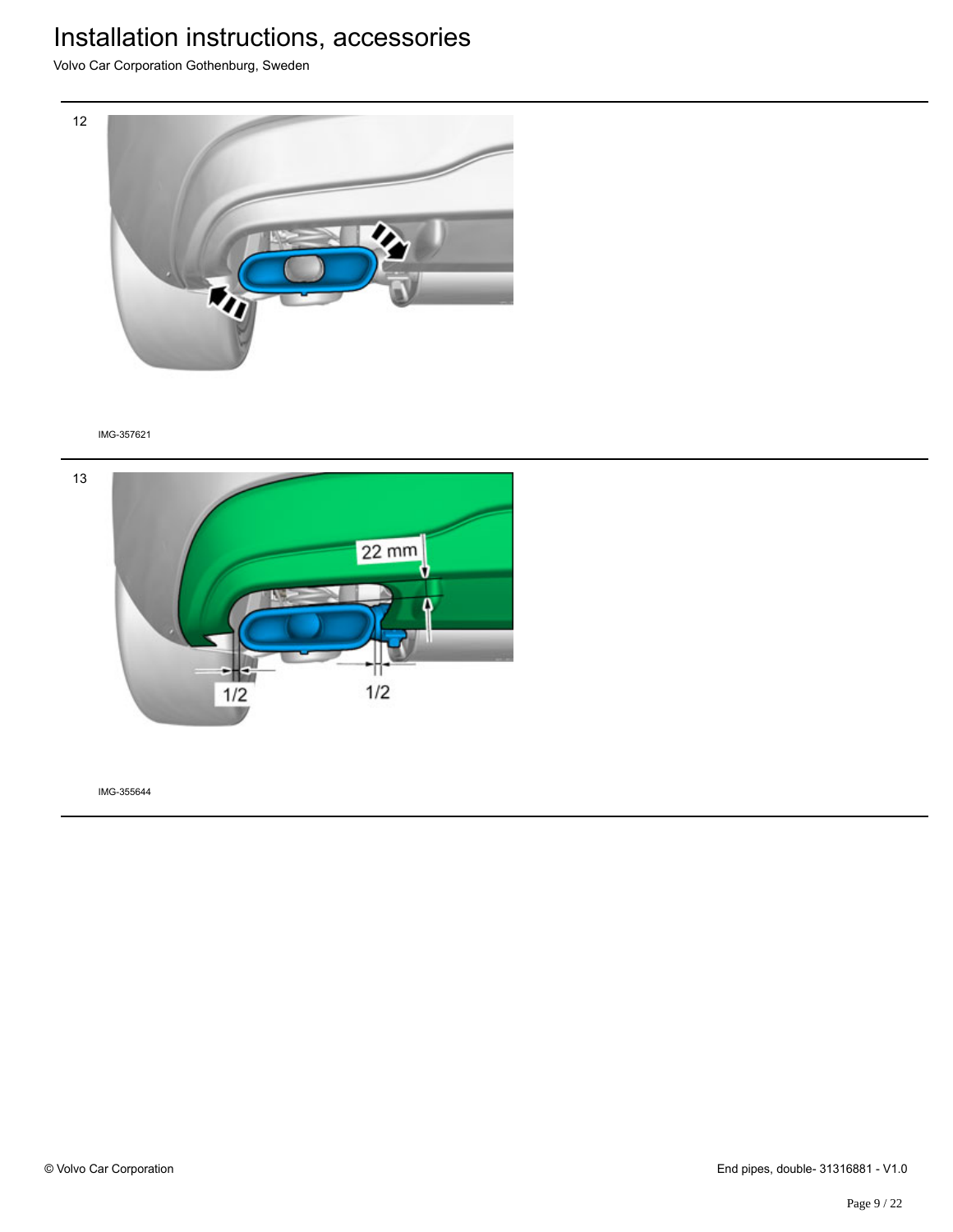Volvo Car Corporation Gothenburg, Sweden



Tighten the screw.

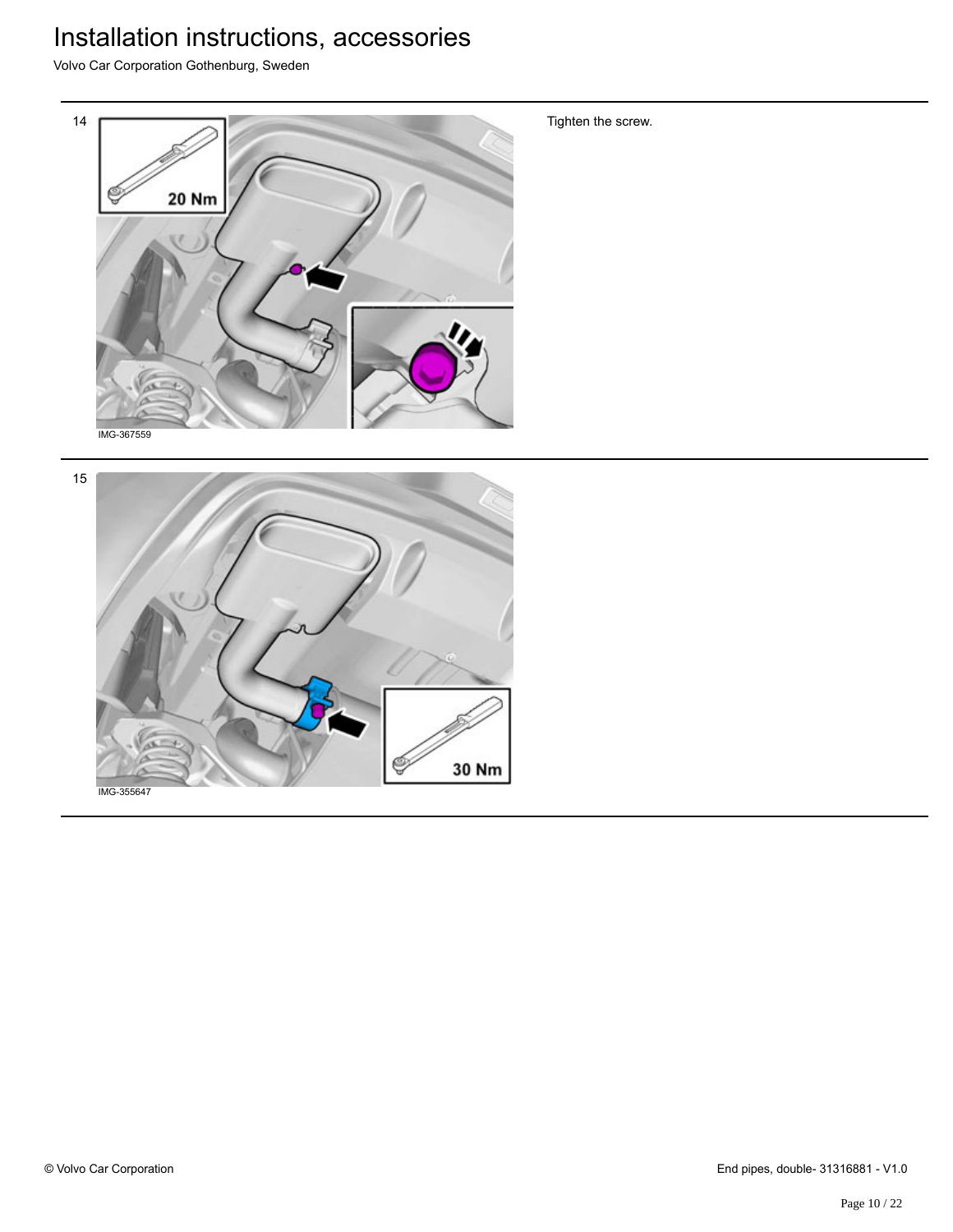Volvo Car Corporation Gothenburg, Sweden



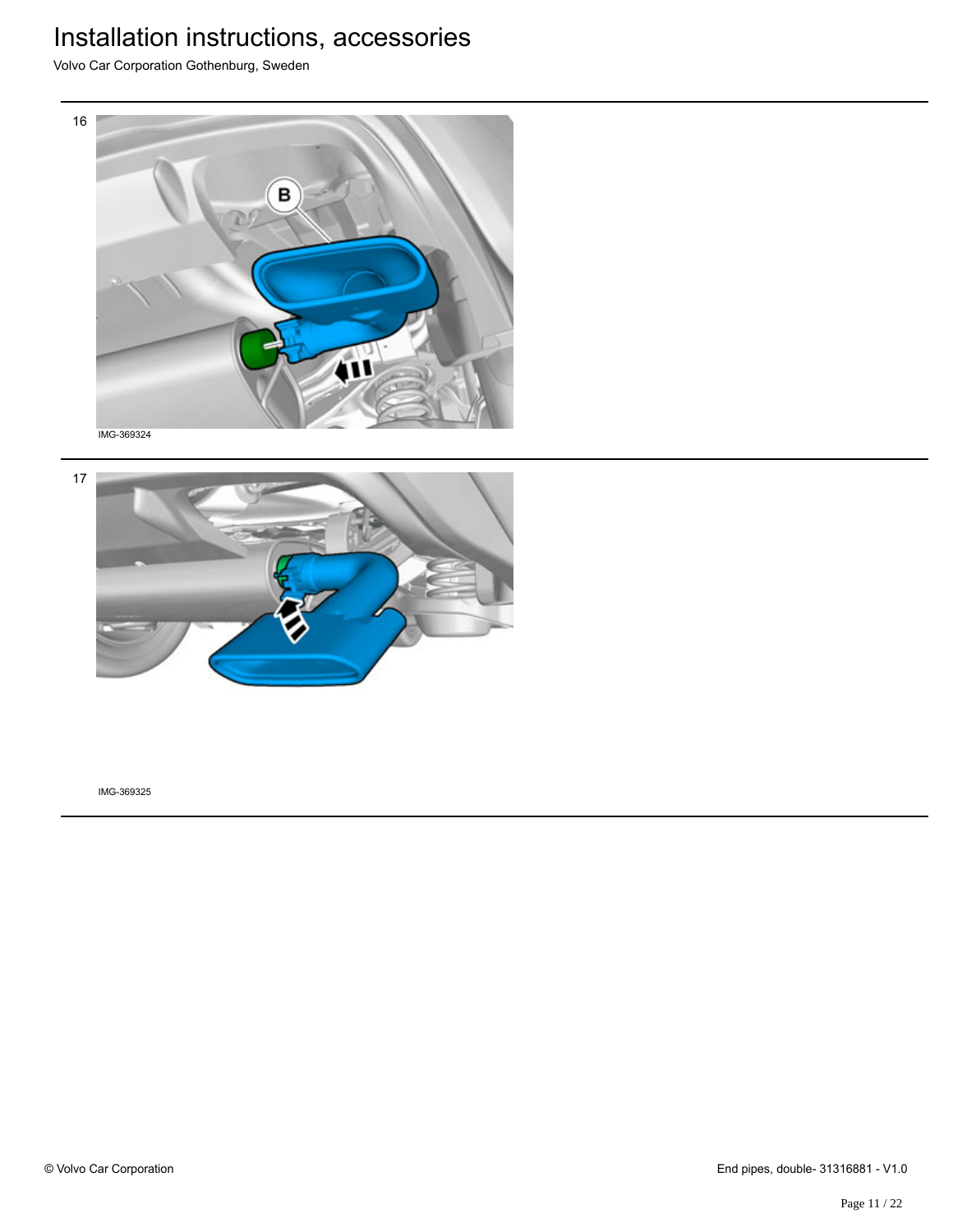Volvo Car Corporation Gothenburg, Sweden



**Note!**

Do not fully tighten the nut yet.

19



Loosen the screws.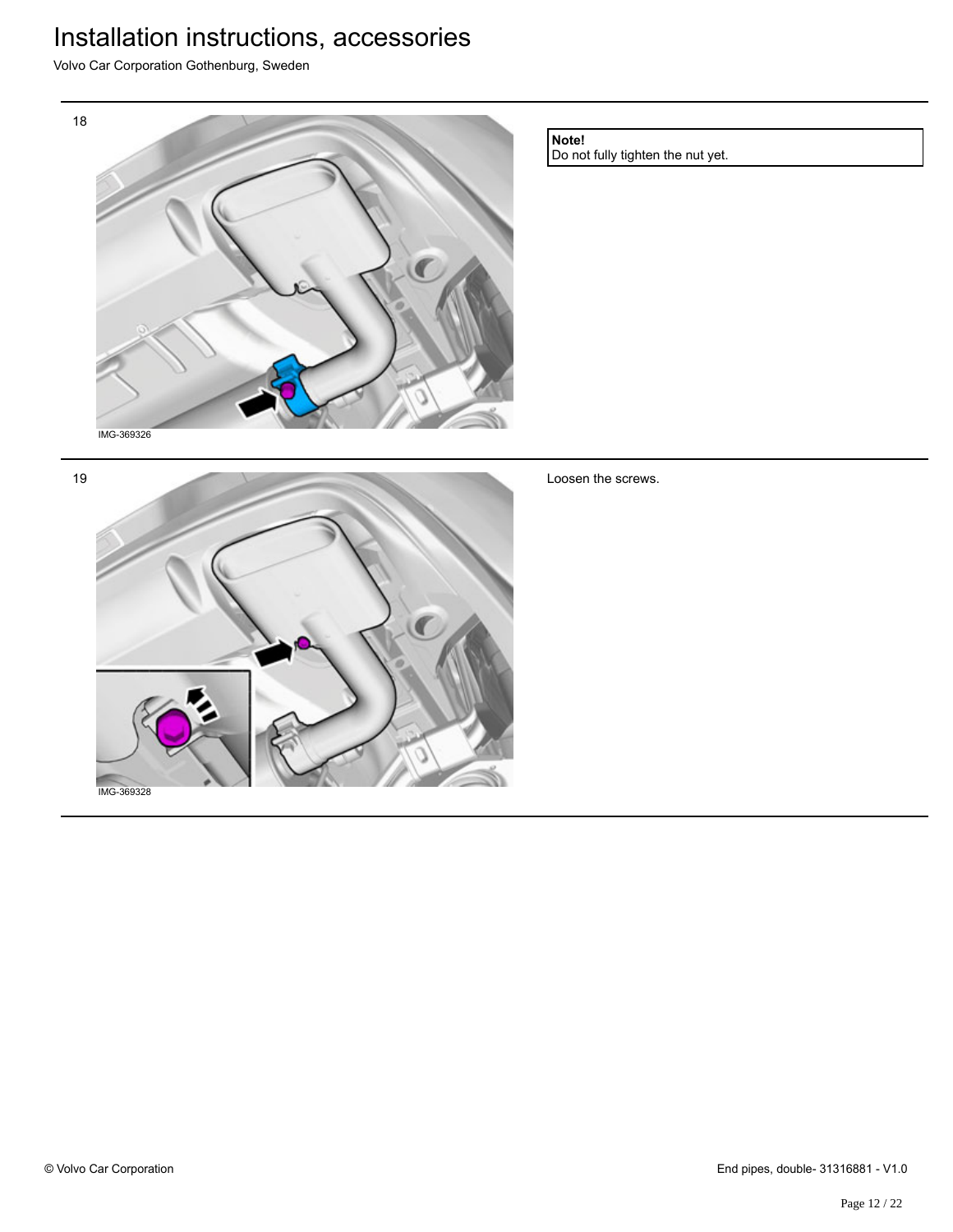Volvo Car Corporation Gothenburg, Sweden



IMG-369330

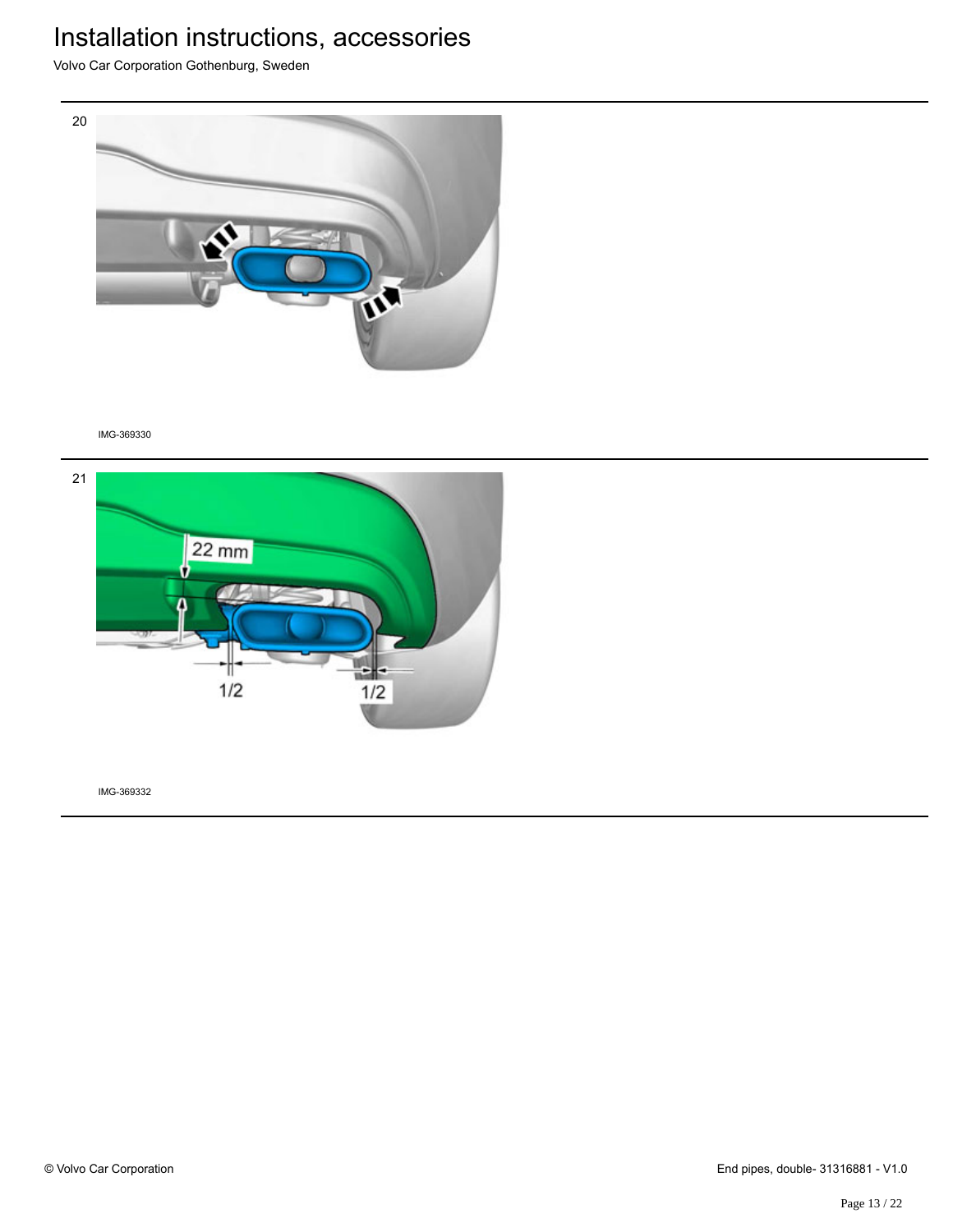Volvo Car Corporation Gothenburg, Sweden



**Vehicles with gasoline engines**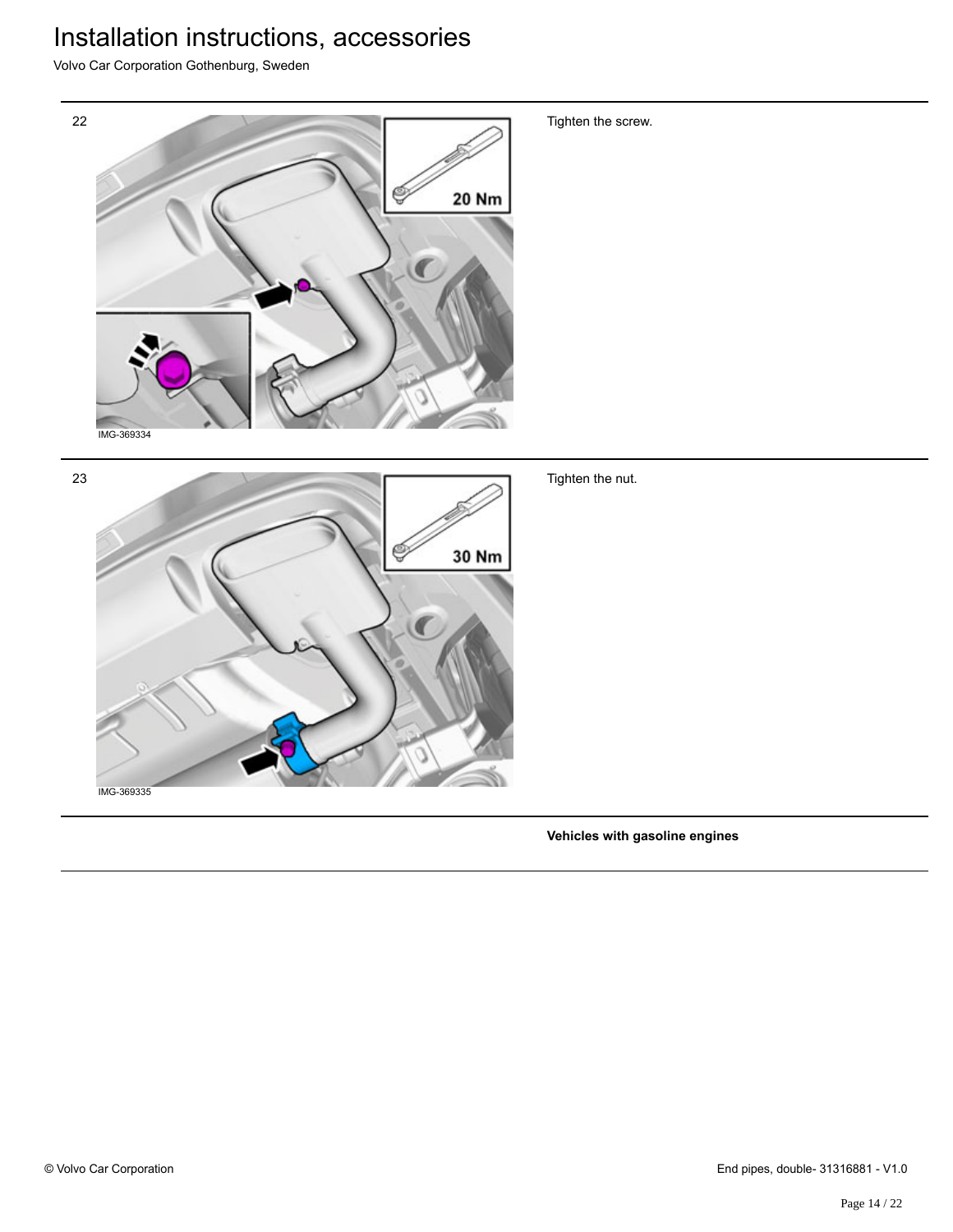Volvo Car Corporation Gothenburg, Sweden



**Caution!**

Make sure not to damage painted surfaces.

Install component that comes with the accessory kit.

IMG-369281

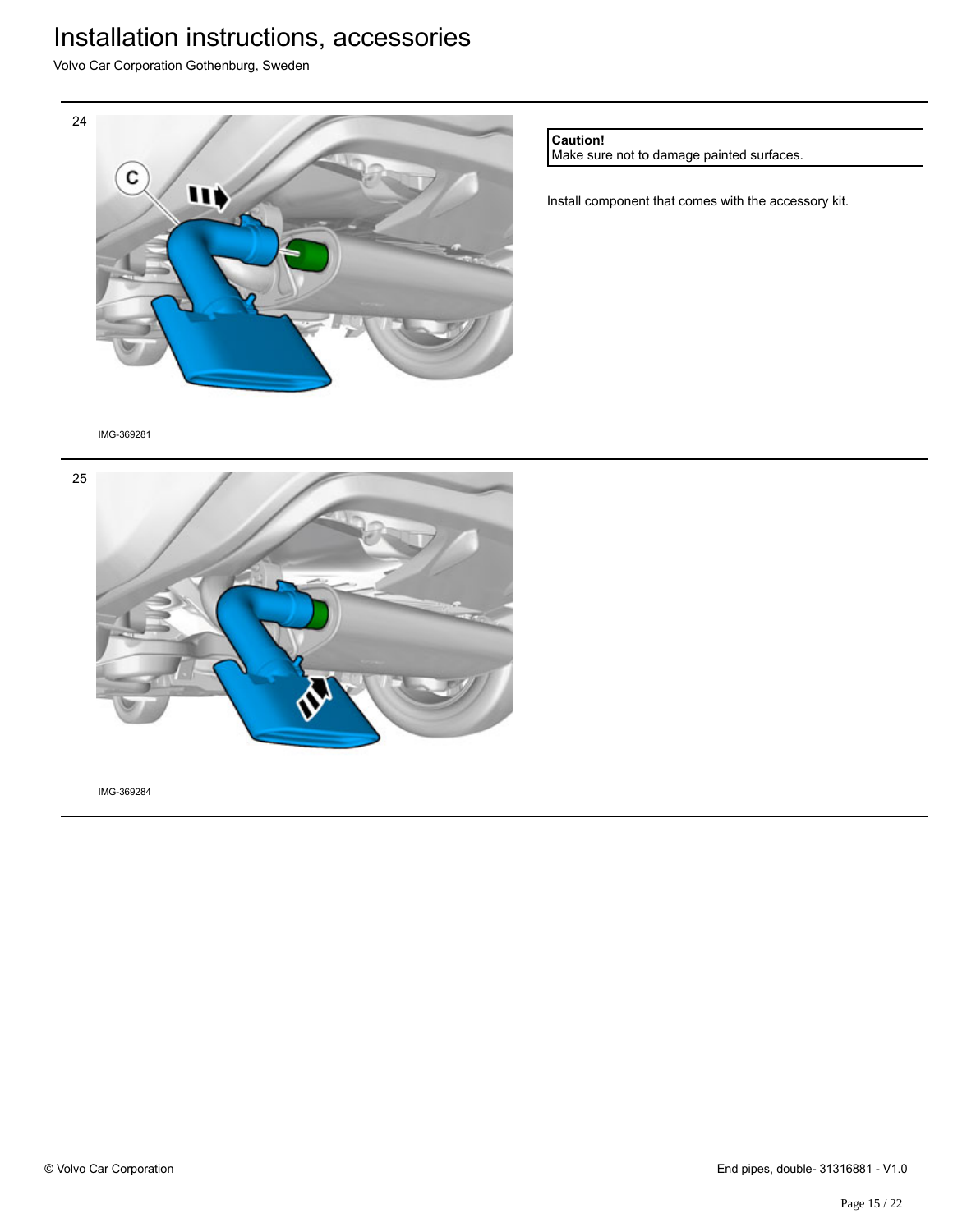Volvo Car Corporation Gothenburg, Sweden



**Note!**

Do not fully tighten the nut yet.

27

Loosen the screws.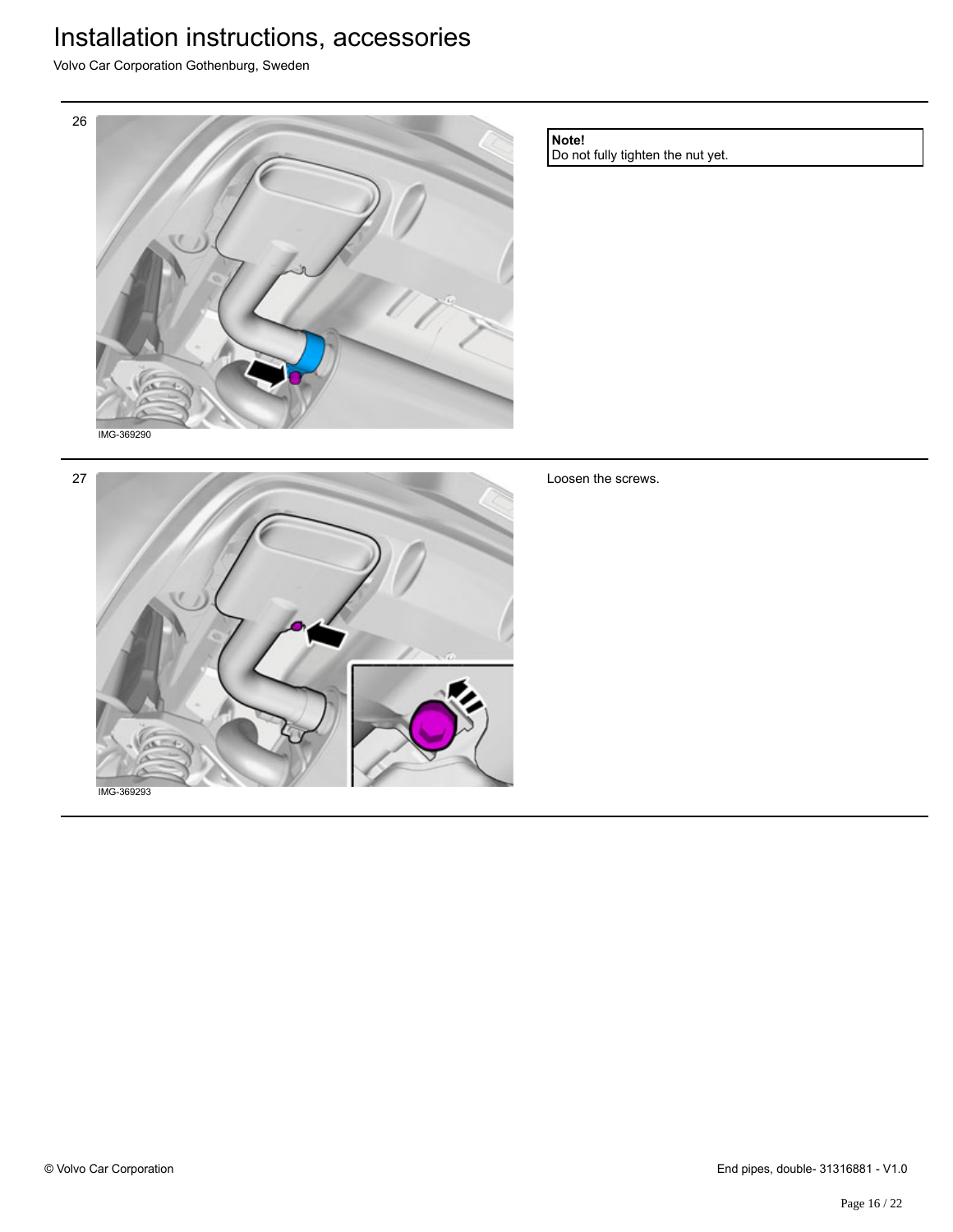Volvo Car Corporation Gothenburg, Sweden



#### IMG-357621

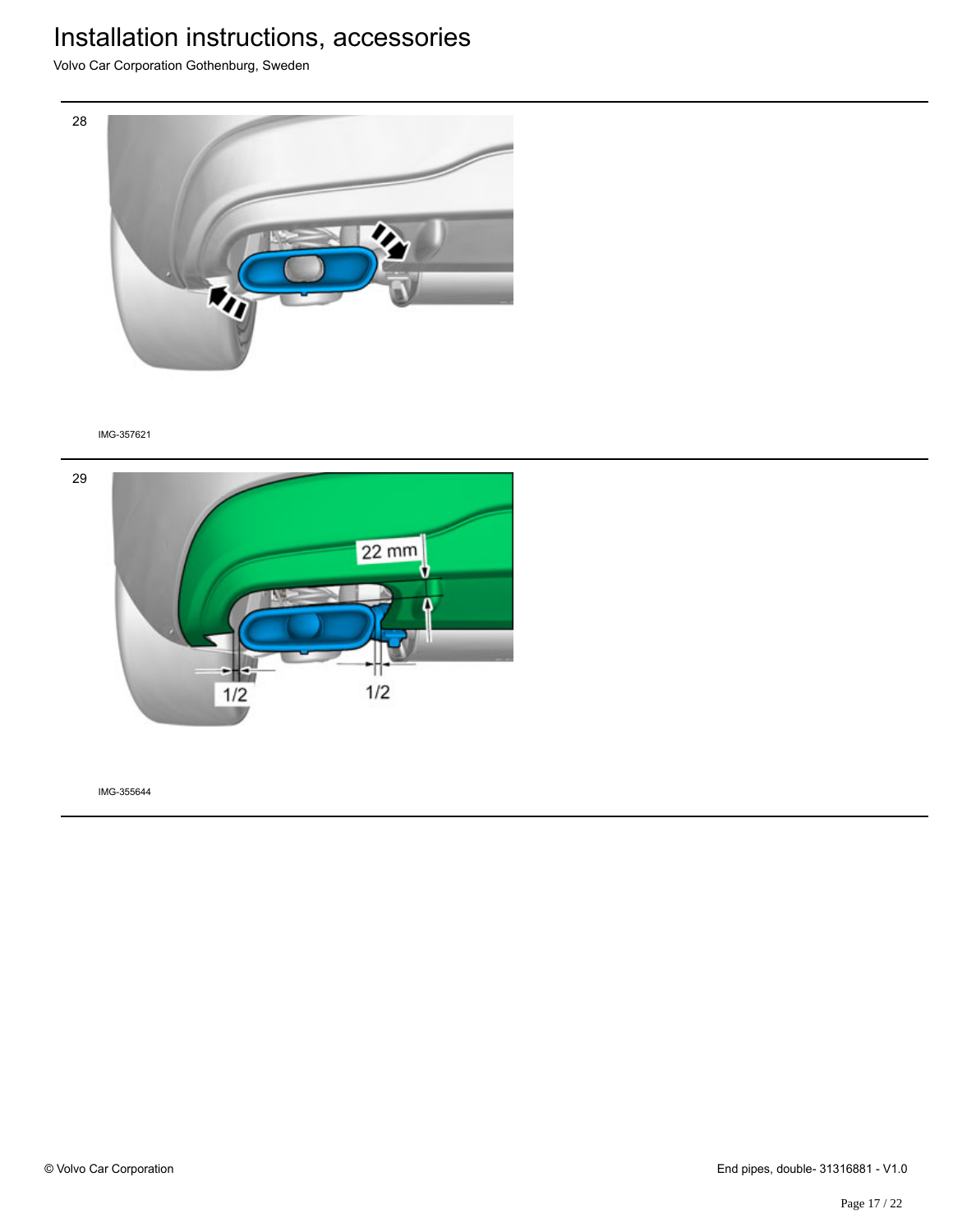Volvo Car Corporation Gothenburg, Sweden



Tighten the screw.

Tighten the nut.

30 Nm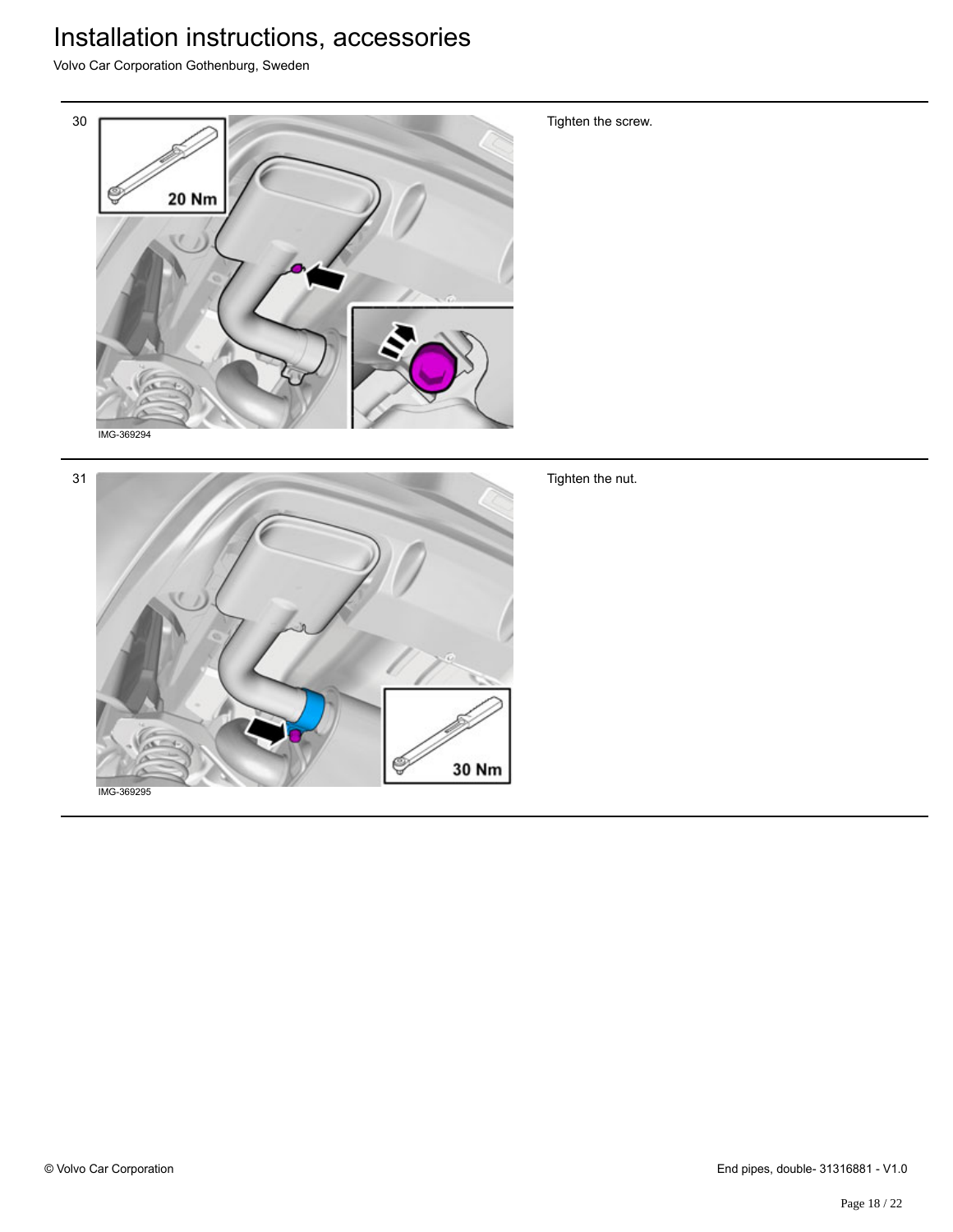Volvo Car Corporation Gothenburg, Sweden



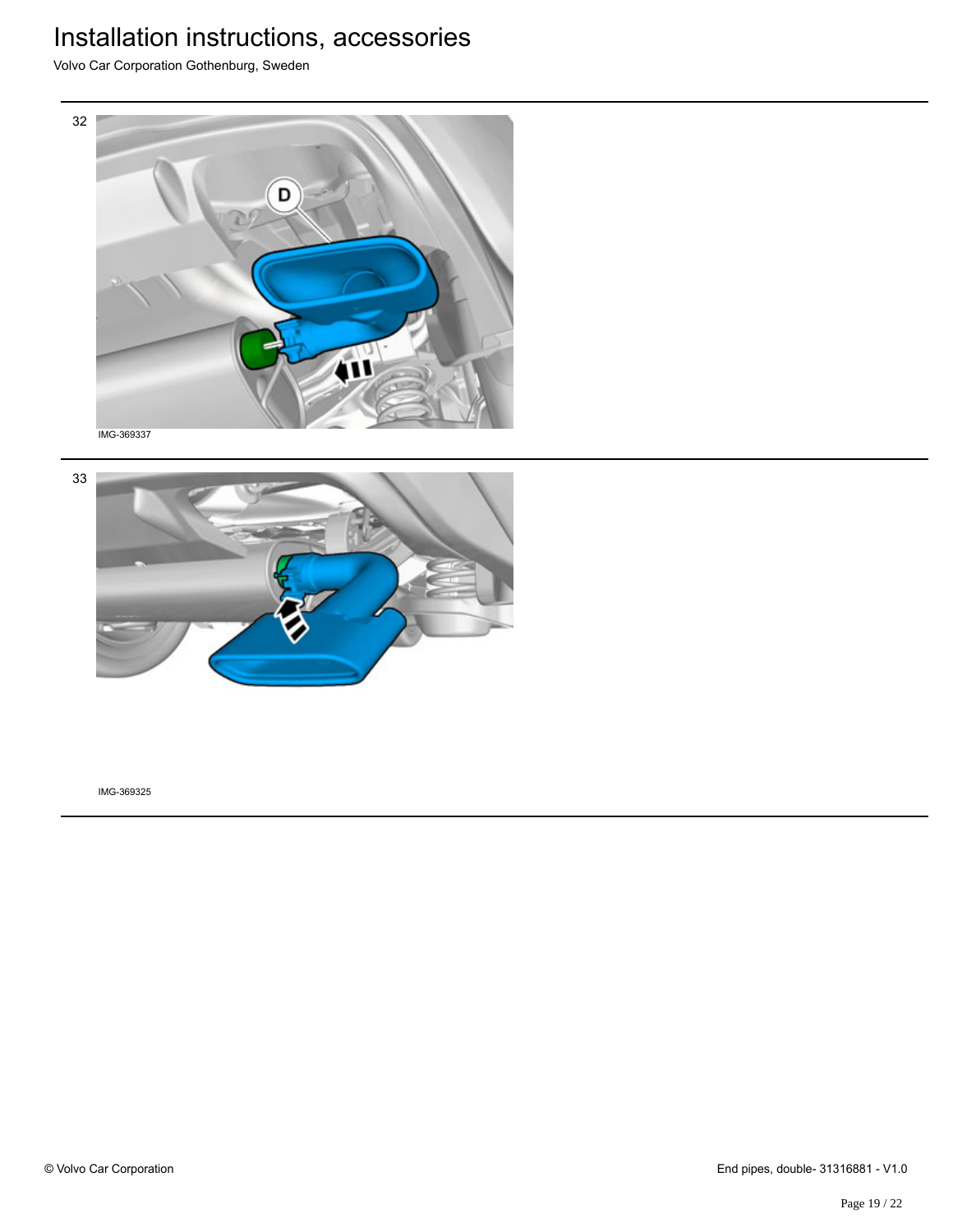Volvo Car Corporation Gothenburg, Sweden



Do not fully tighten the nut yet.

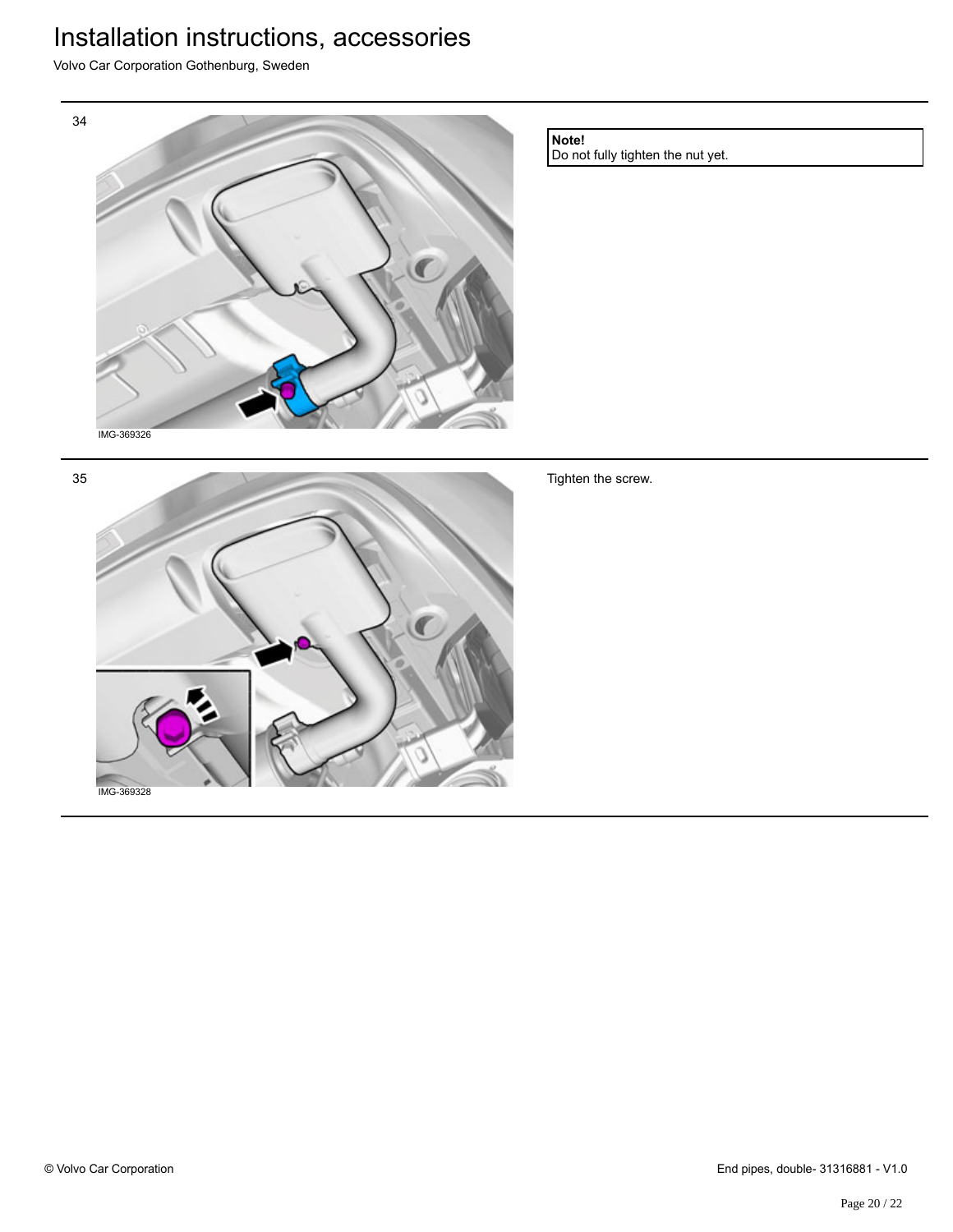Volvo Car Corporation Gothenburg, Sweden



IMG-369330